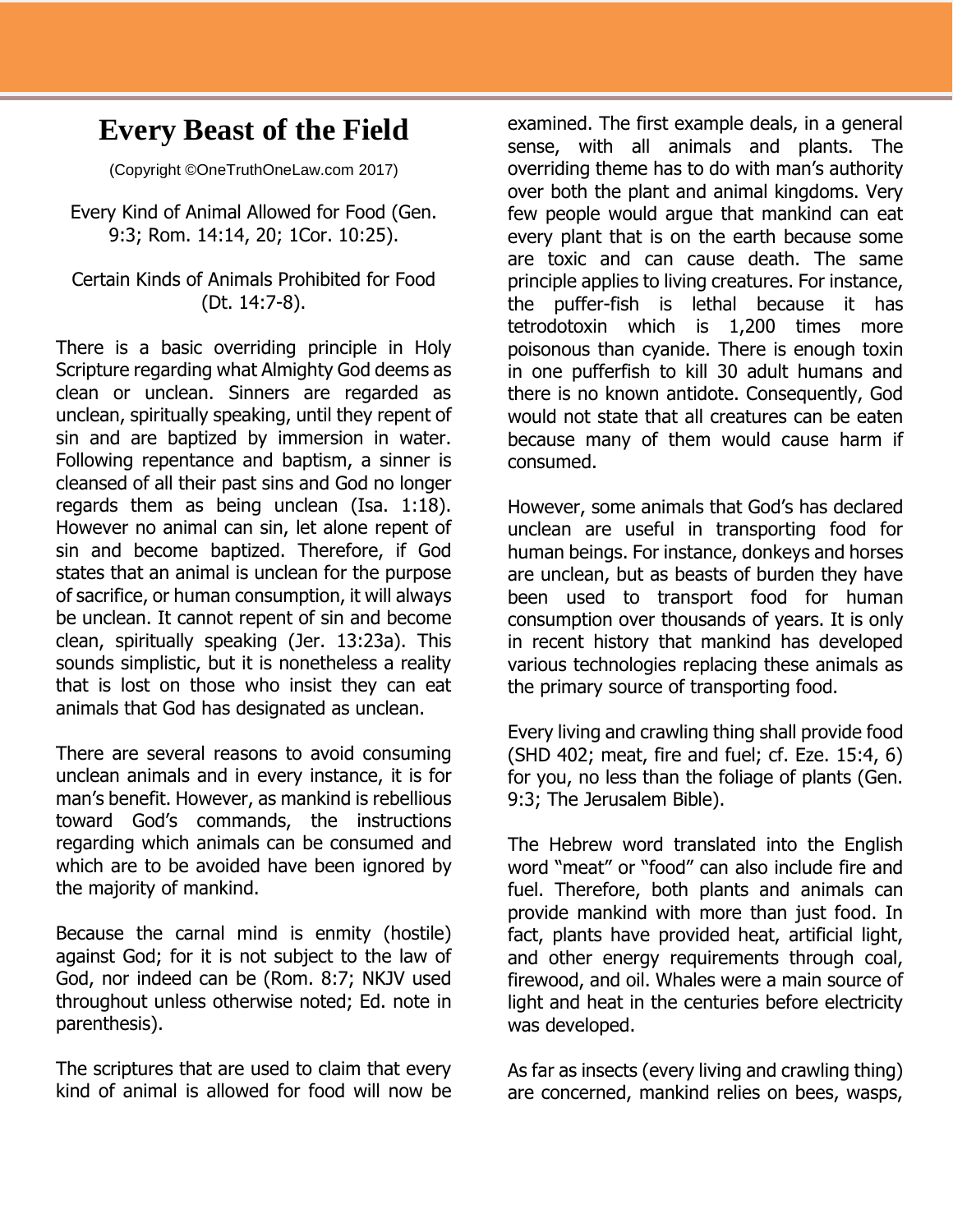beetles, and butterflies to pollinate various food crops. The same principle applies to some birds like hummingbirds that pollinate plants and flowers. Certain insects, such as grasshoppers, can be consumed based on God's word (Lev. 11:22; Mt. 3:4).

Prior to the scripture in Genesis 9:3, Noah was told which animals could be used for human consumption as well as offerings that were acceptable to Almighty God (Gen. 7:2-3, 8-9). Therefore, he knew the instructions in Genesis 9:3 did not give him permission to eat every plant and animal on the earth. Instead, he had authority to domesticate some of them for transportation and plowing fields. Horses have been used for thousands of years to plow fields that provide grain and other crops for human consumption.

Then Noah built an altar to the Lord, and took of every clean animal and of every clean bird, and offered burnt offerings on the altar (Gen. 8:20; emphasis added).

The same instructions God gave to Noah were repeated much later to an entire nation of people during the time of Moses (Dt. 14:2-20) and the command continued past the time of Jesus Christ because the Apostle Peter stated emphatically that he avoided eating unclean animals.

Then he (Peter) became very hungry and wanted to eat; but while they made ready, he fell into a trance  $11$  and saw heaven opened and an object like a great sheet bound at the four corners, descending to him and let down to earth. <sup>12</sup> In it were all kinds of four-footed animals of the earth, wild beasts, creeping things, and birds of the air.  $13$  And a voice came to him, 'Rise, Peter, kill and eat.' <sup>14</sup> But Peter said, 'Not so, Lord! For I have never eaten

anything common or unclean.' (Ac. 10:10-14; Ed. note in parenthesis; emphasis added).

God used the vision of unclean animals, metaphorically, to reinforce the fact that Gentile people, who were previously regarded as unclean, could now repent of their sins and be forgiven, or cleansed, based on the sacrifice of the Lamb of God (Jn. 1:29, 36). The fact that a lamb was used symbolically to represent Jesus Christ proves beyond any doubt that God still regarded certain animals as clean while others are unclean (Dt. 14:6).

> THEN NOAH BUILT AN ALTAR TO THE LORD, AND TOOK OF EVERY CLEAN ANIMAL AND OF EVERY CLEAN BIRD, AND OFFERED BURNT OFFERINGS ON THE ALTAR. Genesis 8:20; emphasis added

The last scripture, in Romans 14:14, used to claim that unclean animals can now be eaten, has nothing to do with unclean animals at all. Instead, the context is dealing with meat offered to pagan idols. It was not uncommon during the first century CE for some of the meat, offered in pagan sacrificial ceremonies, to be sold later in marketplace stalls. Paul pointed out that it was still just meat and where it came from was irrelevant, unless a church member was offended because he discovered it was previously part of an idolatrous sacrifice. In which case, Paul instructed church members to avoid eating this meat as it may cause someone who was weaker in the faith to be offended. Paul was not advocating the consumption of unclean animals and not every animal offered in pagan sacrifices was unclean (1Kgs. 18:25-26). In the ancient Indies religion of Vedism, eleven hegoats would be sacrificed and goats are